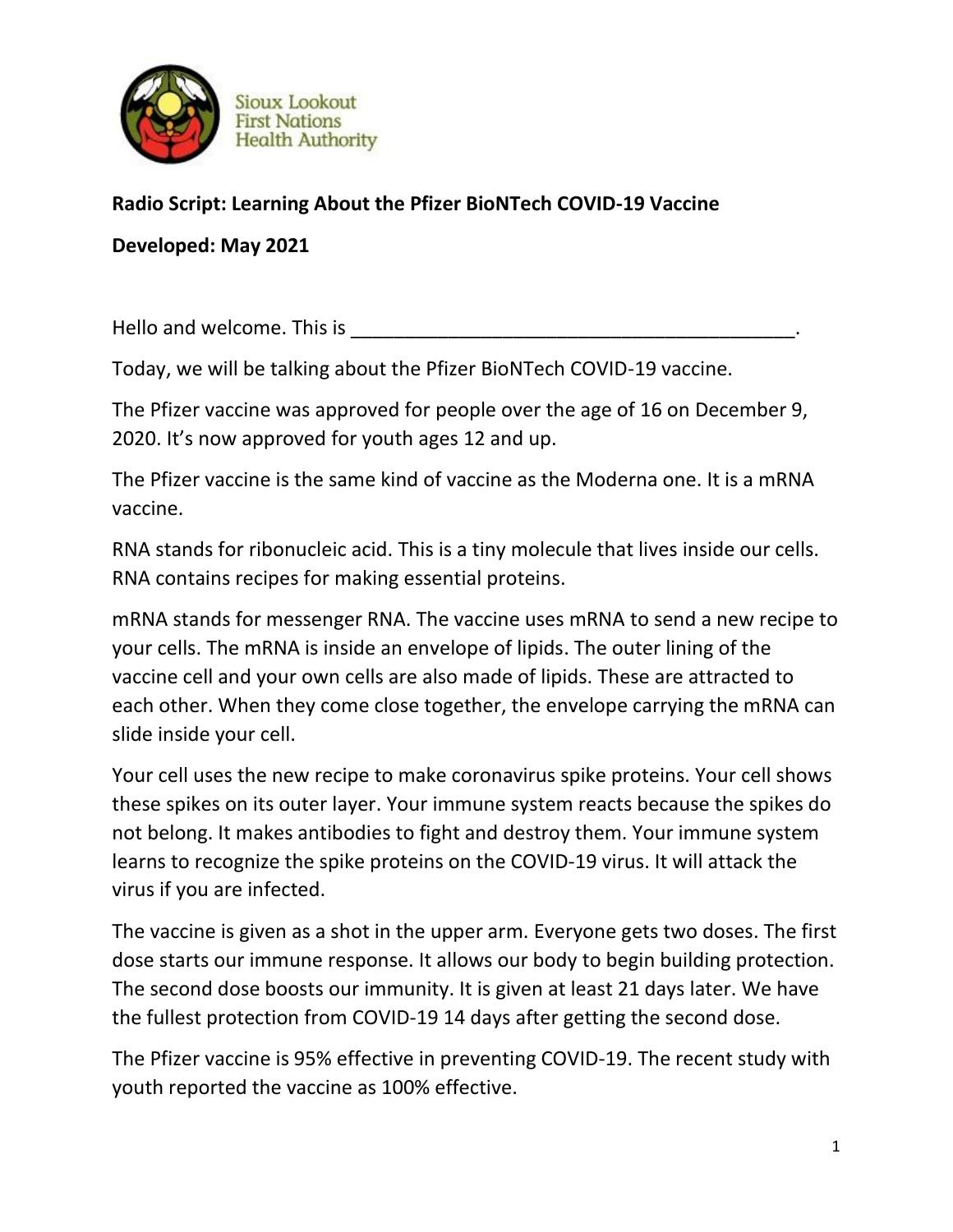

**Sioux Lookout First Nations Health Authority** 

The side effects of the vaccine are mild. They are like those we can get with other vaccines. Some people feel some pain in their arm where they got their shot. Some people feel a little tired. Others can get a headache, chills, or a slight fever. The side effects tend to only last a few days. Severe side effects are very rare. There are no reported safety issues.

The Pfizer vaccine is being offered to youth during Operation Remote Immunity 2.0. Youth from 12-17 years of age can get the vaccine. The reason is that Pfizer has finished its study with youth aged 12-15. They found that the vaccine was safe and very effective in youth. Once other vaccines have been fully tested on youth, they may become available. But for now, all youth 12 and up will be offered the Pfizer vaccine.

Many adults in our region got the Moderna vaccine. This is the same kind as Pfizer. It is just as safe. The change has to do with how the vaccines are stored. When it first came out, the Pfizer vaccine needed to be kept at very cold temperatures. Many communities in our area don't have the facilities to keep vaccines at such low temperatures. The Moderna vaccine does not need to be stored as cold. So, it was the best fit.

But we are always learning more about the vaccines. We've learned that the Pfizer vaccine can be kept at warmer temperatures for a period of time. That's why youth are getting access to a COVID-19 vaccine.

The Pfizer vaccine has been well received by millions of people across Turtle Island. It gives great protection against COVID-19. This includes variants. And it can help youth take a step closer to their normal lives.

COVID-19 vaccines are a great choice for many people. It can be a great choice for adults, youth over 12. The vaccine can give good protection to those who are pregnant or breastfeeding. And can help protect people with chronic health conditions. If you have any questions about the vaccine, talk to your nurse or doctor. They are familiar with your medical history and help guide you.